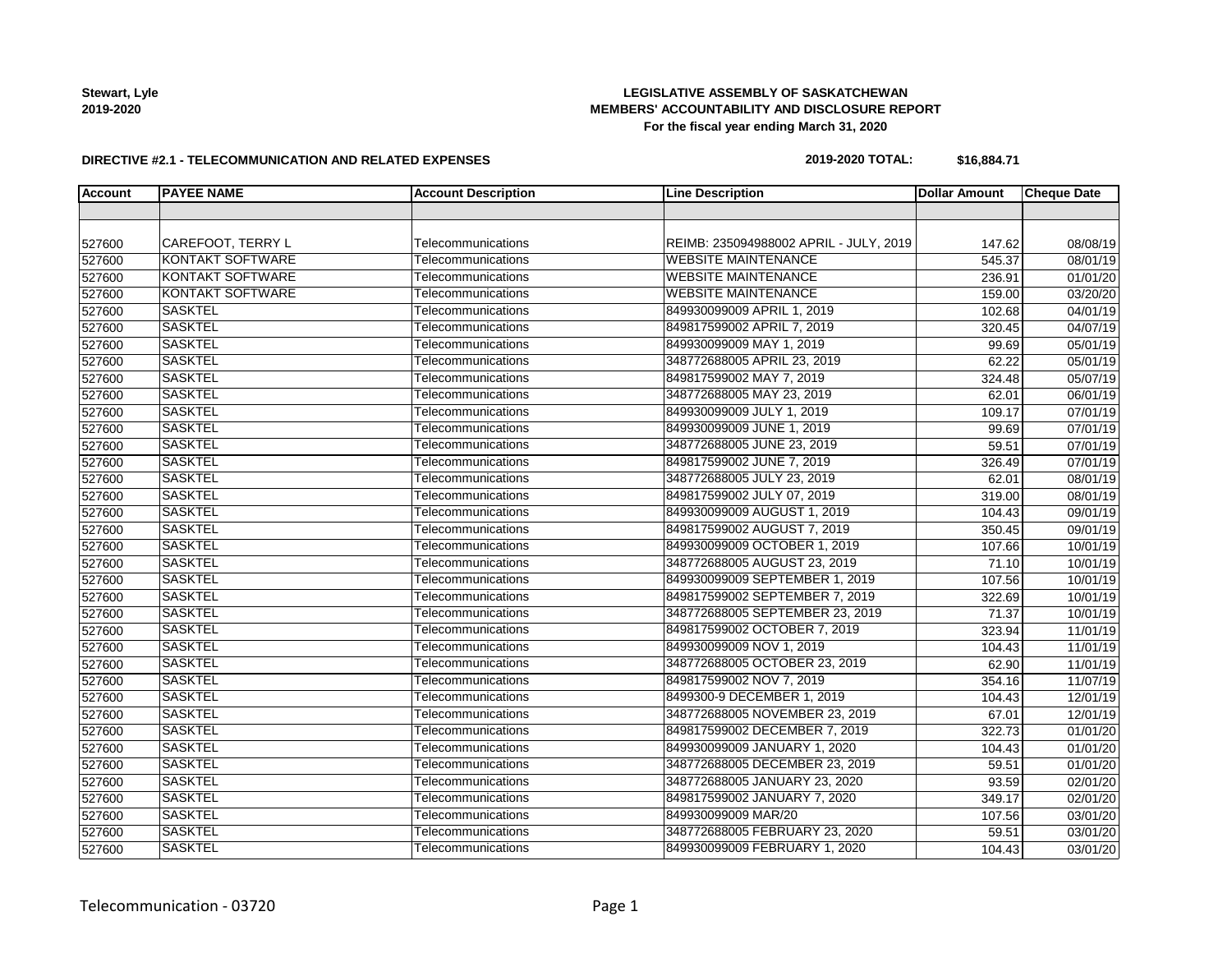| <b>Account</b> | <b>PAYEE NAME</b> | <b>Account Description</b> | <b>Line Description</b>                                 | <b>Dollar Amount</b> | <b>Cheque Date</b> |
|----------------|-------------------|----------------------------|---------------------------------------------------------|----------------------|--------------------|
| 527600         | <b>SASKTEL</b>    | Telecommunications         | 849817599002 FEBRUARY 7, 2020                           | 330.72               | 03/01/20           |
| 527600         | <b>SASKTEL</b>    | Telecommunications         | 849817599002 MARCH 7, 2020                              | 359.43               | 03/07/20           |
| 527600         | <b>SASKTEL</b>    | Telecommunications         | RTV-LYLE STEWART-PERSONAL CELL                          | $-350.00$            | 03/30/20           |
| 527600         | <b>SHAW CABLE</b> | Telecommunications         | 055-6079-6239 APRIL 16 - MAY 15, 2019                   | 91.11                | 04/01/19           |
| 527600         | <b>SHAW CABLE</b> | Telecommunications         | 055-6079-6239 MAY 16 - JUNE 15, 2019                    | 91.11                | 05/01/19           |
| 527600         | <b>SHAW CABLE</b> | Telecommunications         | 055-6079-6239 JUNE 16 JULY 15, 2019                     | 91.11                | 06/01/19           |
| 527600         | <b>SHAW CABLE</b> | Telecommunications         | 055-6079-6239 JULY 16 - AUGUST 15,<br>2019              | 91.11                | 07/01/19           |
| 527600         | <b>SHAW CABLE</b> | Telecommunications         | 05560796239 JULY 16, 2019                               | 91.11                | 08/01/19           |
| 527600         | <b>SHAW CABLE</b> | Telecommunications         | 055-6079-6239 SEPTEMBER 16 0<br><b>OCTOBER 15, 2019</b> | 91.11                | 09/01/19           |
| 527600         | <b>SHAW CABLE</b> | Telecommunications         | 055-6079-6239 OCTOBER 16 -<br>NOVEMBER 15, 2019         | 91.11                | 10/01/19           |
| 527600         | <b>SHAW CABLE</b> | Telecommunications         | 055-6079-6239 NOVEMBER 16 -<br><b>DECEMBER 15, 2019</b> | 91.11                | 11/01/19           |
| 527600         | <b>SHAW CABLE</b> | Telecommunications         | 055-6079-6239 JANUARY 16 - FEBRUARY<br>15, 2020         | 94.29                | 01/01/20           |
| 527600         | <b>SHAW CABLE</b> | Telecommunications         | 055-6079-6239 DECEMBER 16, 2019 -<br>JANUARY 15, 2020   | 92.70                | 01/01/20           |
| 527600         | <b>SHAW CABLE</b> | Telecommunications         | 05560796239 FEBRUARY 16 - MARCH 15,<br>2020             | 94.29                | 02/01/20           |
| 527600         | <b>SHAW CABLE</b> | Telecommunications         | 055-6079-6239 MARCH 16 - APRIL 15,<br>2020              | 94.29                | 03/01/20           |
| 527600         | STEWART, LYLE E   | Telecommunications         | REIMB: 3709730 MAY 2019 - JANUARY<br>2020               | 872.88               | 02/01/20           |
|                |                   |                            | REIMB: 3709730 FEBRUARY - MARCH,                        |                      |                    |
| 527600         | STEWART, LYLE E   | Telecommunications         | 2020                                                    | 293.57               | 03/31/20           |
| 530600         | <b>SASKTEL</b>    | Placement - Tender Ads     | 849817599002 APRIL 7, 2019                              | 654.90               | 04/07/19           |
| 530600         | <b>SASKTEL</b>    | Placement - Tender Ads     | 849817599002 MAY 7, 2019                                | 654.90               | 05/07/19           |
| 530600         | <b>SASKTEL</b>    | Placement - Tender Ads     | 849817599002 JUNE 7, 2019                               | 654.90               | 07/01/19           |
| 530600         | <b>SASKTEL</b>    | Placement - Tender Ads     | 849817599002 JULY 07, 2019                              | 654.90               | 08/01/19           |
| 530600         | <b>SASKTEL</b>    | Placement - Tender Ads     | 849817599002 AUGUST 7, 2019                             | 654.90               | 09/01/19           |
| 530600         | <b>SASKTEL</b>    | Placement - Tender Ads     | 849817599002 SEPTEMBER 7, 2019                          | 654.90               | 10/01/19           |
| 530600         | <b>SASKTEL</b>    | Placement - Tender Ads     | 849817599002 OCTOBER 7, 2019                            | 654.90               | 11/01/19           |
| 530600         | <b>SASKTEL</b>    | Placement -Tender Ads      | 849817599002 NOV 7, 2019                                | 654.90               | 11/07/19           |
| 530600         | <b>SASKTEL</b>    | Placement - Tender Ads     | 849817599002 DECEMBER 7, 2019                           | 654.90               | 01/01/20           |
| 530600         | <b>SASKTEL</b>    | Placement - Tender Ads     | 849817599002 JANUARY 7, 2020                            | 654.90               | 02/01/20           |
| 530600         | <b>SASKTEL</b>    | Placement - Tender Ads     | 849817599002 FEBRUARY 7, 2020                           | 667.65               | 03/01/20           |
| 530600         | <b>SASKTEL</b>    | Placement - Tender Ads     | 849817599002 MARCH 7, 2020                              | 667.65               | 03/07/20           |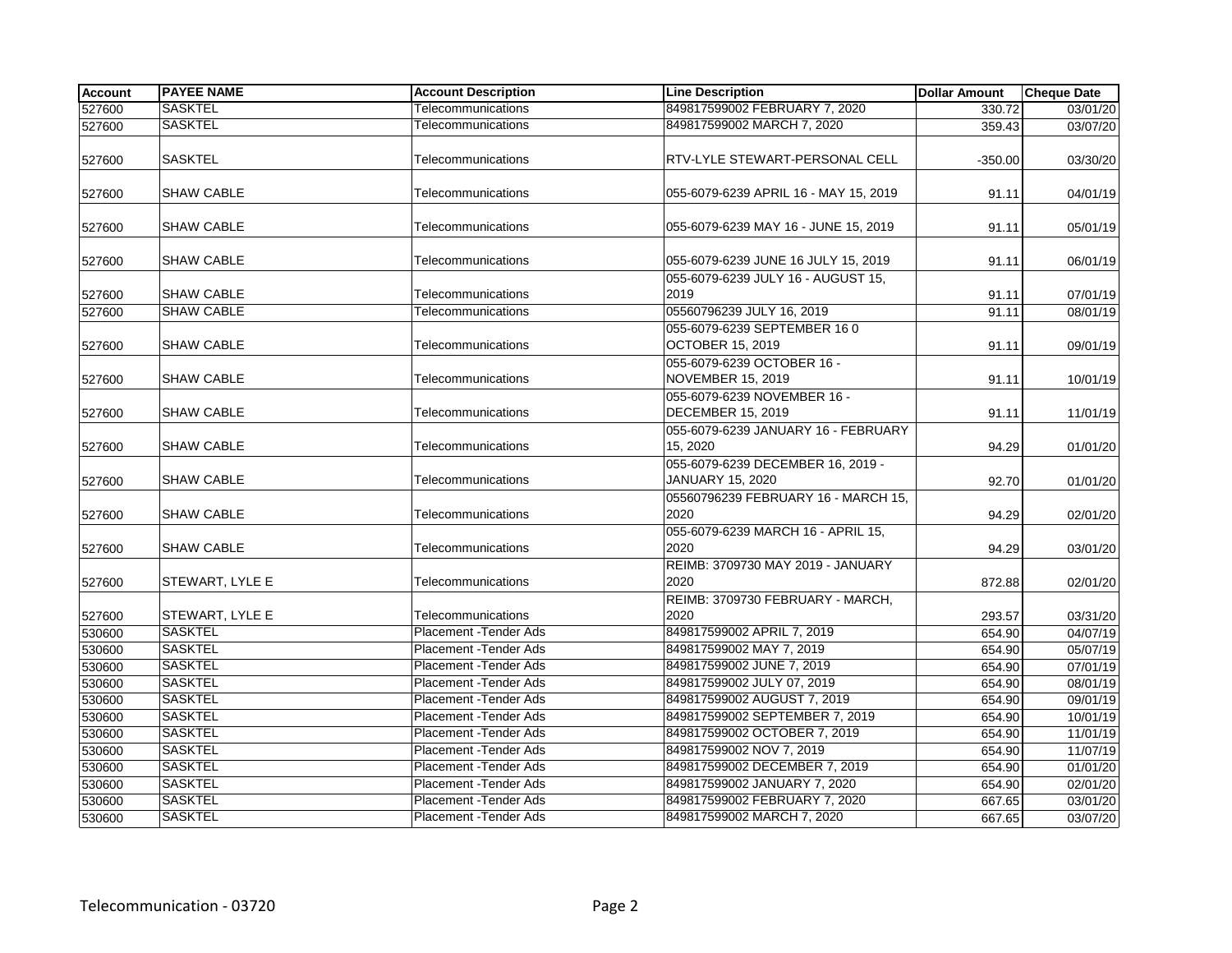| <b>Stewart, Lyle</b> |
|----------------------|
| 2019-2020            |

# **LEGISLATIVE ASSEMBLY OF SASKATCHEWAN MEMBERS' ACCOUNTABILITY AND DISCLOSURE REPORT For the fiscal year ending March 31, 2020**

#### **DIRECTIVE #3.1 - MLA TRAVEL AND LIVING EXPENSES**

# **2019-2020 TOTAL: \$10,273.60**

| <b>Account</b> | <b>PAYEE NAME</b>      | <b>Account Description</b>  | <b>Line Description</b>                            | <b>Dollar Amount</b> | <b>Cheque Date</b> |
|----------------|------------------------|-----------------------------|----------------------------------------------------|----------------------|--------------------|
|                |                        |                             |                                                    |                      |                    |
| 541900         | <b>STEWART, LYLE</b>   | <b>Elected Rep - Travel</b> | MLA TRAVEL NOVEMBER 26, 2019                       | 71.43                | 02/01/20           |
| 541900         | STEWART, LYLE          | <b>Elected Rep - Travel</b> | MLA TRAVEL APRIL 1 - 30, 2019                      | 281.40               | 05/06/19           |
| 541900         | STEWART, LYLE          | <b>Elected Rep - Travel</b> | MLA TRAVEL MAY 1 - 1                               | 201.00               | 06/07/19           |
| 541900         | STEWART, LYLE          | <b>Elected Rep - Travel</b> | MLA TRAVEL JUNE 10 - 24, 2019                      | 337.89               | 07/12/19           |
| 541900         | STEWART, LYLE          | Elected Rep - Travel        | MLA TRAVEL JULY 21 - AUGUST 9, 2019                | 1,595.28             | 10/01/19           |
| 541900         | STEWART, LYLE          | Elected Rep - Travel        | MLA TRAVEL JULY 21 - AUGUST 9, 2019                | $-1,595.28$          | 10/08/19           |
| 541900         | <b>STEWART, LYLE</b>   | Elected Rep - Travel        | MLA TRAVEL SEPT 25-OCT 31, 2019                    | 198.06               | 11/01/19           |
| 541900         | <b>STEWART, LYLE</b>   | <b>Elected Rep - Travel</b> | MLA TRAVEL DECEMBER 11, 2019                       | 98.94                | 01/16/20           |
| 541900         | STEWART, LYLE E        | Elected Rep - Travel        | MLA TRAVEL JULY 21 - AUGUST 9, 2019                | 1,595.28             | 10/01/19           |
|                |                        |                             | APRIL 2019 MLA REGINA                              |                      |                    |
| 541900         | STEWART, LYLE E        | Elected Rep - Travel        | <b>ACCOMMODATIONS</b>                              | 273.28               | 02/10/20           |
| 541900         | STEWART, LYLE E        | Elected Rep - Travel        | 2019-2020 MLA REGINA<br><b>ACCOMMODATIONS</b>      | 4,390.98             | 02/10/20           |
| 541900         | STEWART, LYLE E        | <b>Elected Rep - Travel</b> | NOVEMBER 2019 MLA REGINA<br><b>ACCOMMODATIONS</b>  | 212.54               | 02/10/20           |
| 541900         | STEWART, LYLE E        | Elected Rep - Travel        | AUGUST 2019 MLA REGINA<br><b>ACCOMMODATIONS</b>    | 30.50                | 02/10/20           |
| 541900         | STEWART, LYLE E        | Elected Rep - Travel        | SEPTEMBER 2019 MLA REGINA<br><b>ACCOMMODATIONS</b> | 160.96               | 02/10/20           |
| 541900         | STEWART, LYLE E        | Elected Rep - Travel        | MAY 2019 MLA REGINA<br><b>ACCOMMODATIONS</b>       | 120.80               | 02/10/20           |
| 541900         | STEWART, LYLE E        | Elected Rep - Travel        | DECEMBER 2019 MLA REGINA<br><b>ACCOMMODATIONS</b>  | 272.82               | 02/10/20           |
| 541900         | STEWART, LYLE E        | Elected Rep - Travel        | OCTOBER 2019 MLA REGINA<br><b>ACCOMMODATIONS</b>   | 183.56               | 02/10/20           |
| 541900         | STEWART, LYLE E        | Elected Rep - Travel        | FEBRUARY 2020 MLA REGINA<br><b>ACCOMMODATIONS</b>  | 215.36               | 03/01/20           |
| 541900         | STEWART, LYLE E        | Elected Rep - Travel        | JANUARY 2020 MLA REGINA<br><b>ACCOMMODATONS</b>    | 1,097.35             | 03/01/20           |
| 541900         | STEWART, LYLE E        | Elected Rep - Travel        | MARCH 2020 MLA REGINA<br><b>ACCOMMODATIONS</b>     | 325.45               | 03/01/20           |
| 541900         | <b>STEWART, LYLE E</b> | <b>Elected Rep - Travel</b> | MLA TRAVEL MARCH 2 - 17, 2020                      | 206.00               | 03/31/20           |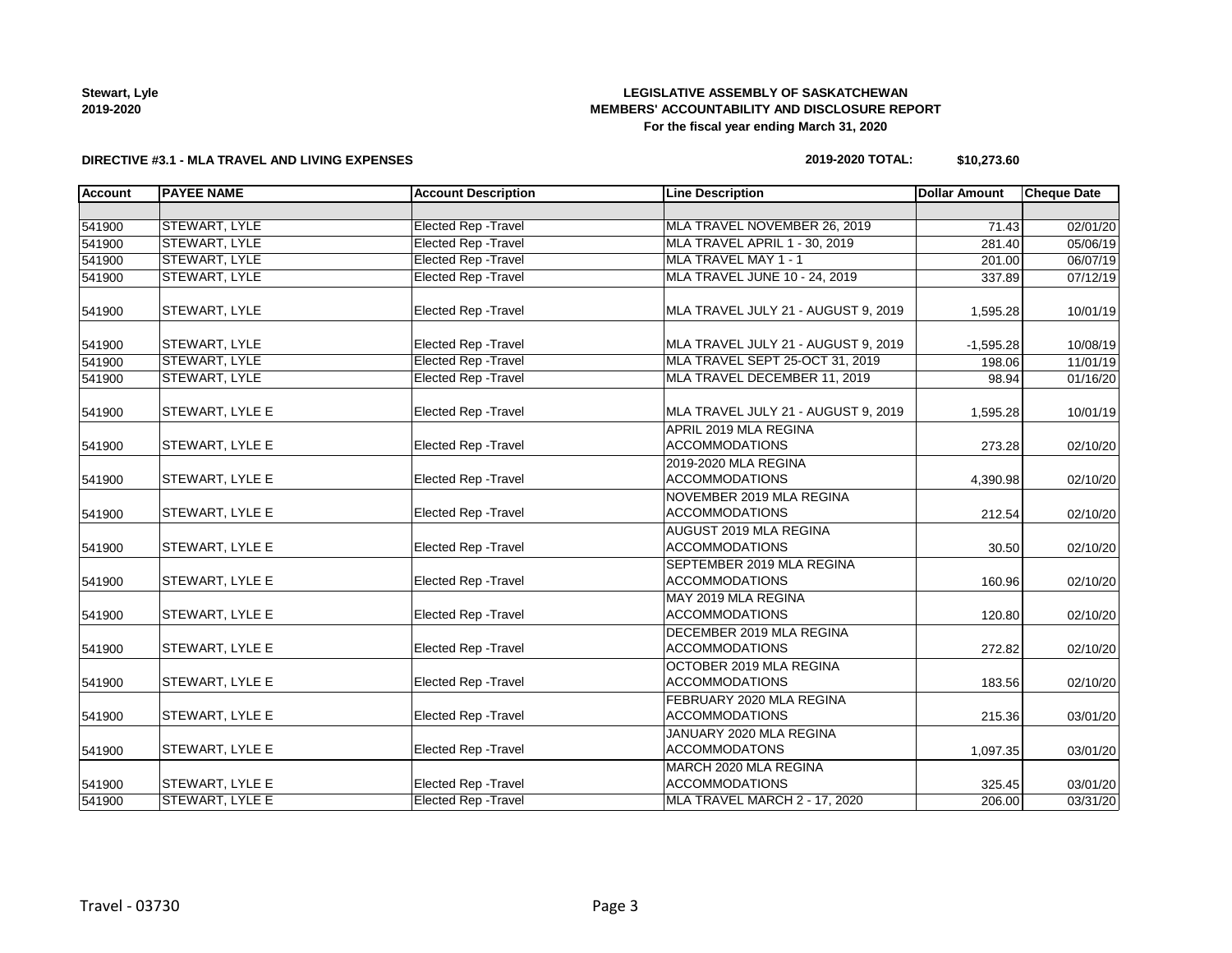# **LEGISLATIVE ASSEMBLY OF SASKATCHEWAN MEMBERS' ACCOUNTABILITY AND DISCLOSURE REPORT For the fiscal year ending March 31, 2020**

# **DIRECTIVE #4.1 - CONSTITUENCY SERVICE EXPENSES**

**2019-2020 TOTAL: \$38,007.90**

| <b>Account</b> | <b>PAYEE NAME</b>             | <b>Account Description</b>                | <b>Line Description</b>                        | <b>Dollar Amount</b> | <b>Cheque Date</b> |
|----------------|-------------------------------|-------------------------------------------|------------------------------------------------|----------------------|--------------------|
|                |                               |                                           |                                                |                      |                    |
| 522000         | <b>ZUMSTIEN, KEN</b>          | Rent of Ground, Buildings and Other Space | APRIL 2019 MLA OFFICE RENT                     | 500.00               | 04/01/19           |
| 522000         | <b>ZUMSTIEN, KEN</b>          | Rent of Ground, Buildings and Other Space | MAY 2019 MLA OFFICE RENT                       | 500.00               | 04/12/19           |
| 522000         | ZUMSTIEN, KEN                 | Rent of Ground, Buildings and Other Space | JUNE 2019 MLA OFFICE RENT                      | 500.00               | 05/15/19           |
| 522000         | <b>ZUMSTIEN, KEN</b>          | Rent of Ground, Buildings and Other Space | JULY 2019 MLA OFFICE RENT                      | 500.00               | 06/12/19           |
| 522000         | <b>ZUMSTIEN, KEN</b>          | Rent of Ground, Buildings and Other Space | AUGUST 2019 MLA OFFICE RENT                    | 500.00               | 07/18/19           |
| 522000         | <b>ZUMSTIEN, KEN</b>          | Rent of Ground, Buildings and Other Space | SEPTEMBER 2019 MLA OFFICE RENT                 | 500.00               | 08/02/19           |
| 522000         | <b>ZUMSTIEN, KEN</b>          | Rent of Ground, Buildings and Other Space | OCTOBER 2019 MLA OFFICE RENT                   | 500.00               | 09/10/19           |
| 522000         | <b>ZUMSTIEN, KEN</b>          | Rent of Ground, Buildings and Other Space | NOVEMBER 2019 MLA OFFICE RENT                  | 500.00               | 10/01/19           |
| 522000         | <b>ZUMSTIEN, KEN</b>          | Rent of Ground, Buildings and Other Space | DECEMBER 2019 MLA OFFICE RENT                  | 500.00               | 11/05/19           |
| 522000         | <b>ZUMSTIEN, KEN</b>          | Rent of Ground, Buildings and Other Space | JANUARY 2020 MLA OFFICE RENT                   | 500.00               | 12/03/19           |
| 522000         | <b>ZUMSTIEN, KEN</b>          | Rent of Ground, Buildings and Other Space | FEBURARY 2020 MLA OFFICE RENT                  | 500.00               | 01/02/20           |
| 522000         | <b>ZUMSTIEN, KEN</b>          | Rent of Ground, Buildings and Other Space | MARCH 2020 MLA OFFICE RENT                     | 500.00               | 02/07/20           |
| 522500         | WAWANESA MUTUAL INSURANCE CO. | <b>Insurance Premiums</b>                 | POLICY M 2107520 6 LYLE STEWART,<br><b>MLA</b> | 668.86               | 01/01/20           |
| 522700         | <b>SASKPOWER CORPORATION</b>  | Utilities - Electricity and Nat Gas       | 500001216067 MARCH 29, 2019                    | 77.58                | 04/01/19           |
| 522700         | SASKPOWER CORPORATION         | Utilities - Electricity and Nat Gas       | 500001216067 APRIL 30, 2019                    | 75.98                | 05/01/19           |
| 522700         | SASKPOWER CORPORATION         | Utilities - Electricity and Nat Gas       | 500001216067 MAY 31, 2019                      | 82.20                | 07/01/19           |
| 522700         | SASKPOWER CORPORATION         | Utilities - Electricity and Nat Gas       | 500001216067 JUNE 28, 2019                     | 88.80                | 07/01/19           |
| 522700         | SASKPOWER CORPORATION         | Utilities - Electricity and Nat Gas       | 500001216067 JULY 31, 2019                     | 92.61                | 09/01/19           |
| 522700         | <b>SASKPOWER CORPORATION</b>  | Utilities - Electricity and Nat Gas       | 500001216067 SEPTEMBER 30, 2019                | 77.21                | 10/01/19           |
| 522700         | SASKPOWER CORPORATION         | Utilities - Electricity and Nat Gas       | 500001216067 AUGUST 30, 2019                   | 102.30               | 10/01/19           |
| 522700         | <b>SASKPOWER CORPORATION</b>  | Utilities - Electricity and Nat Gas       | 500001216067 OCT 31, 2019                      | 74.39                | 11/01/19           |
| 522700         | SASKPOWER CORPORATION         | Utilities - Electricity and Nat Gas       | 500001216067 DECEMBER 31, 2019                 | 76.76                | 01/01/20           |
| 522700         | SASKPOWER CORPORATION         | Utilities - Electricity and Nat Gas       | 500001216067 NOVEMBER 29, 2019                 | 71.95                | 01/01/20           |
| 522700         | <b>SASKPOWER CORPORATION</b>  | Utilities - Electricity and Nat Gas       | 500001216067 JANUARY 31, 2020                  | 75.08                | 03/01/20           |
| 522700         | <b>SASKPOWER CORPORATION</b>  | Utilities - Electricity and Nat Gas       | 500001216067 FEBRUARY 20, 2020                 | 72.56                | 03/01/20           |

**Stewart, Lyle 2019-2020**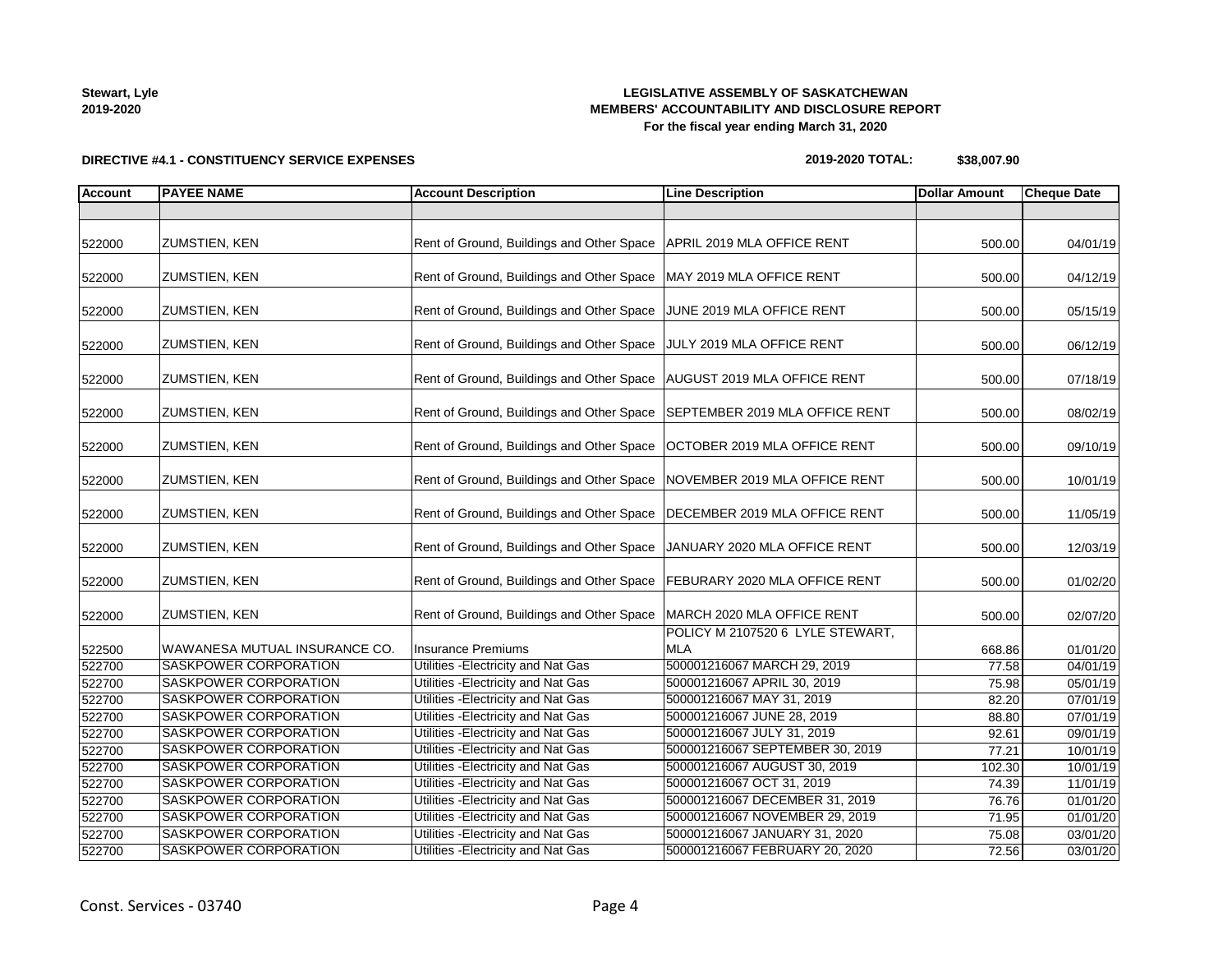| <b>Account</b> | <b>PAYEE NAME</b>                | <b>Account Description</b>              | <b>Line Description</b>               | <b>Dollar Amount</b> | <b>Cheque Date</b> |
|----------------|----------------------------------|-----------------------------------------|---------------------------------------|----------------------|--------------------|
| 525000         | <b>CANADA POST CORPORATION</b>   | Postal, Courier, Freight and Related    | <b>POSTAGE</b>                        | 729.43               | 07/01/19           |
| 525000         | <b>CAREFOOT, TERRY L</b>         | Postal, Courier, Freight and Related    | <b>POSTAGE</b>                        | 480.50               | 12/10/19           |
|                | MINISTER OF FINANCE-MINISTRY OF  |                                         |                                       |                      |                    |
| 525000         | <b>CENTRAL SERVICES</b>          | Postal, Courier, Freight and Related    | MAY 2019 MAIL SERVICES                | 49.87                | 07/01/19           |
|                | MINISTER OF FINANCE-MINISTRY OF  |                                         |                                       |                      |                    |
| 525000         | <b>CENTRAL SERVICES</b>          | Postal, Courier, Freight and Related    | APRIL 2019 MAIL SERVICES              | 49.87                | 07/01/19           |
|                | MINISTER OF FINANCE-MINISTRY OF  |                                         |                                       |                      |                    |
| 525000         | <b>CENTRAL SERVICES</b>          | Postal, Courier, Freight and Related    | MAIL SERVICES JUN/19                  | 49.87                | 08/01/19           |
|                | MINISTER OF FINANCE-MINISTRY OF  |                                         |                                       |                      |                    |
| 525000         | <b>CENTRAL SERVICES</b>          | Postal, Courier, Freight and Related    | JULY 2019 MAIL SERVICES               | 50.05                | 09/01/19           |
|                | MINISTER OF FINANCE-MINISTRY OF  |                                         |                                       |                      |                    |
| 525000         | <b>CENTRAL SERVICES</b>          | Postal, Courier, Freight and Related    | AUGUST 2019 MAIL SERVICES             | 50.05                | 10/01/19           |
|                | MINISTER OF FINANCE-MINISTRY OF  |                                         |                                       |                      |                    |
| 525000         | <b>CENTRAL SERVICES</b>          | Postal, Courier, Freight and Related    | SEPTEMBER 2019 MAIL SERVICES          | 50.07                | 11/01/19           |
|                | MINISTER OF FINANCE-MINISTRY OF  |                                         |                                       |                      |                    |
| 525000         | <b>CENTRAL SERVICES</b>          | Postal, Courier, Freight and Related    | NOVEMBER 2019 MAIL SERVICES           | 50.05                | 01/01/20           |
|                | MINISTER OF FINANCE-MINISTRY OF  |                                         |                                       |                      |                    |
| 525000         | <b>CENTRAL SERVICES</b>          | Postal, Courier, Freight and Related    | OCTOBER 2019 MAIL SERVICES            | 50.07                | 01/01/20           |
|                | MINISTER OF FINANCE-MINISTRY OF  |                                         |                                       |                      |                    |
| 525000         | <b>CENTRAL SERVICES</b>          | Postal, Courier, Freight and Related    | DECEMBER 2019 MAIL SERVICES           | 50.02                | 02/01/20           |
|                | MINISTER OF FINANCE-MINISTRY OF  |                                         |                                       |                      |                    |
| 525000         | <b>CENTRAL SERVICES</b>          | Postal, Courier, Freight and Related    | JANUARY 2020 MAIL SERVICES            | 50.02                | 03/01/20           |
|                | MINISTER OF FINANCE-MINISTRY OF  |                                         |                                       |                      |                    |
| 525000         | <b>CENTRAL SERVICES</b>          | Postal, Courier, Freight and Related    | FEBRUARY 2020 MAIL SERVICES           | 50.02                | 03/16/20           |
|                | MINISTER OF FINANCE-MINISTRY OF  |                                         |                                       |                      |                    |
| 525000         | <b>CENTRAL SERVICES</b>          | Postal, Courier, Freight and Related    | MARCH 2020 MAIL SERVICES              | 50.02                | 03/31/20           |
|                | PRAIRIE ADVERTISING DISTRIBUTORS |                                         |                                       |                      |                    |
| 525000         | LTD.                             | Postal, Courier, Freight and Related    | MAIL PREP - NO GST                    | 118.28               | 07/01/19           |
| 525000         | <b>SASKATCHEWAN PARTY CAUCUS</b> | Postal, Courier, Freight and Related    | <b>POSTAGE</b>                        | 17.67                | 10/01/19           |
| 529200         | STEWART, LYLE                    | <b>Professional Development</b>         | <b>REIMB: PNWER REGISTRATION FEES</b> | 615.00               | 11/25/19           |
| 530000         | <b>OUTFRONT MEDIA CANADA</b>     | <b>Communications Development Costs</b> | ADVERTISING PRODUCTION - NO GST       | 318.00               | 06/01/19           |
| 530000         | <b>OUTFRONT MEDIA CANADA</b>     | <b>Communications Development Costs</b> | ADVERTISING PRODUCTION - NO GST       | 318.00               | 02/01/20           |
| 530300         | MARU GROUP CANADA INC.           | Primary Research/Focus group            | Ad Hoc Research                       | 632.98               | 05/01/19           |
| 530300         | MARU GROUP CANADA INC.           | Primary Research/Focus group            | Ad Hoc Research                       | 632.98               | 08/01/19           |
| 530300         | MARU GROUP CANADA INC.           | Primary Research/Focus group            | AD HOC RESEARCH                       | 661.11               | 11/01/19           |
| 530300         | MARU GROUP CANADA INC.           | Primary Research/Focus group            | Ad Hoc Research                       | 661.11               | 03/01/20           |
| 530500         | 101142236 SASKATCHEWAN LTD.      | Media Placement                         | <b>ADVERTISING</b>                    | 219.00               | 01/01/20           |
| 530500         | 101142236 SASKATCHEWAN LTD.      | Media Placement                         | <b>ADVERTISING</b>                    | 219.00               | 01/01/20           |
| 530500         | 101142236 SASKATCHEWAN LTD.      | Media Placement                         | <b>ADVERTISING</b>                    | 219.00               | 01/01/20           |
| 530500         | 101142236 SASKATCHEWAN LTD.      | <b>Media Placement</b>                  | <b>ADVERTISING</b>                    | 100.00               | 03/01/20           |
| 530500         | 101142236 SASKATCHEWAN LTD.      | Media Placement                         | <b>ADVERTISING</b>                    | 100.00               | 03/01/20           |
| 530500         | 101142236 SASKATCHEWAN LTD.      | <b>Media Placement</b>                  | <b>ADVERTISING</b>                    | 100.00               | 03/01/20           |
| 530500         | HERBERT STAMPEDE ASSOCIATION     | Media Placement                         | <b>ADVERTISING</b>                    | 250.00               | 07/01/19           |
| 530500         | LAST MOUNTAIN TIMES LTD.         | Media Placement                         | <b>ADVERTISING</b>                    | 400.00               | 04/11/19           |
| 530500         | LAST MOUNTAIN TIMES LTD.         | <b>Media Placement</b>                  | <b>ADVERTISING</b>                    | 343.20               | 01/01/20           |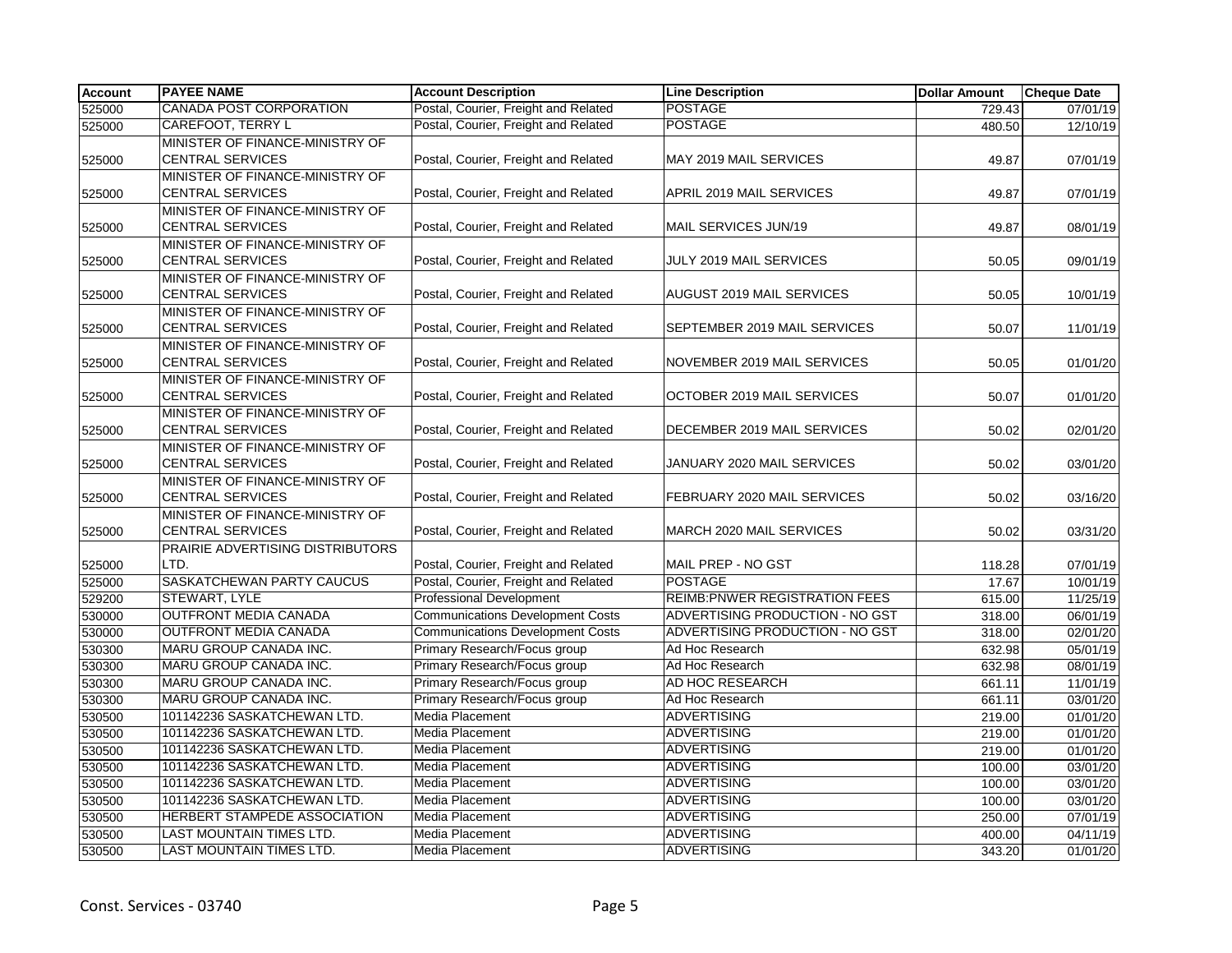| <b>Account</b> | <b>PAYEE NAME</b>               | <b>Account Description</b> | <b>Line Description</b>     | <b>Dollar Amount</b> | <b>Cheque Date</b>    |
|----------------|---------------------------------|----------------------------|-----------------------------|----------------------|-----------------------|
| 530500         | <b>LAST MOUNTAIN TIMES LTD.</b> | Media Placement            | <b>ADVERTISING</b>          | 343.20               | $\overline{01}/01/20$ |
| 530500         | LAST MOUNTAIN TIMES LTD.        | Media Placement            | <b>ADVERTISING</b>          | 187.60               | 01/01/20              |
| 530500         | LAST MOUNTAIN TIMES LTD.        | <b>Media Placement</b>     | <b>ADVERTISING</b>          | 473.60               | 01/01/20              |
| 530500         | LAST MOUNTAIN TIMES LTD.        | Media Placement            | <b>ADVERTISING</b>          | 128.52               | 02/01/20              |
| 530500         | <b>MEDICINE HAT NEWS</b>        | Media Placement            | <b>ADVERTISING</b>          | 387.50               | 07/01/19              |
| 530500         | <b>MEDICINE HAT NEWS</b>        | Media Placement            | <b>ADVERTISING</b>          | 310.00               | 10/01/19              |
| 530500         | <b>MEDICINE HAT NEWS</b>        | Media Placement            | <b>ADVERTISING</b>          | 448.00               | 01/01/20              |
| 530500         | <b>MEDICINE HAT NEWS</b>        | Media Placement            | <b>ADVERTISING</b>          | 384.00               | 01/01/20              |
| 530500         | MOOSE JAW EXPRESS.COM           | Media Placement            | <b>ADVERTISING</b>          | 100.00               | 04/01/19              |
| 530500         | MOOSE JAW EXPRESS.COM           | Media Placement            | <b>ADVERTISING</b>          | 100.00               | 05/01/19              |
| 530500         | MOOSE JAW EXPRESS.COM           | Media Placement            | <b>ADVERTISING</b>          | 100.00               | 05/01/19              |
| 530500         | MOOSE JAW EXPRESS.COM           | Media Placement            | <b>ADVERTISING</b>          | 100.00               | 06/01/19              |
| 530500         | MOOSE JAW EXPRESS.COM           | Media Placement            | <b>ADVERTISING</b>          | 99.00                | 07/01/19              |
| 530500         | MOOSE JAW EXPRESS.COM           | Media Placement            | <b>ADVERTISING</b>          | 100.00               | 07/01/19              |
| 530500         | MOOSE JAW EXPRESS.COM           | Media Placement            | <b>ADVERTISING</b>          | 349.00               | 07/01/19              |
| 530500         | MOOSE JAW EXPRESS.COM           | Media Placement            | <b>ADVERTISING</b>          | 100.00               | $\overline{07/01/19}$ |
| 530500         | MOOSE JAW EXPRESS.COM           | Media Placement            | <b>ADVERTISING</b>          | 100.00               | 07/01/19              |
| 530500         | MOOSE JAW EXPRESS.COM           | Media Placement            | <b>ADVERTISING</b>          | 100.00               | 08/01/19              |
| 530500         | MOOSE JAW EXPRESS.COM           | Media Placement            | <b>ADVERTISING</b>          | 100.00               | 08/01/19              |
| 530500         | MOOSE JAW EXPRESS.COM           | Media Placement            | <b>ADVERTISING</b>          | 190.00               | 08/01/19              |
| 530500         | MOOSE JAW EXPRESS.COM           | Media Placement            | <b>ADVERTISING</b>          | 105.00               | 08/01/19              |
| 530500         | MOOSE JAW EXPRESS.COM           | Media Placement            | <b>ADVERTISING</b>          | 100.00               | 09/01/19              |
| 530500         | MOOSE JAW EXPRESS.COM           | Media Placement            | <b>ADVERTISING</b>          | 100.00               | 09/01/19              |
| 530500         | MOOSE JAW EXPRESS.COM           | Media Placement            | <b>ADVERTISING</b>          | 100.00               | 10/01/19              |
| 530500         | MOOSE JAW EXPRESS.COM           | Media Placement            | <b>ADVERTISING</b>          | 198.00               | 10/01/19              |
| 530500         | MOOSE JAW EXPRESS.COM           | Media Placement            | <b>ADVERTISING</b>          | 100.00               | 10/01/19              |
| 530500         | MOOSE JAW EXPRESS.COM           | Media Placement            | <b>ADVERTISING</b>          | 100.00               | 10/01/19              |
| 530500         | MOOSE JAW EXPRESS.COM           | Media Placement            | <b>ADVERTISING</b>          | 100.00               | 11/01/19              |
| 530500         | MOOSE JAW EXPRESS.COM           | Media Placement            | <b>ADVERTISING</b>          | 100.00               | 11/01/19              |
| 530500         | MOOSE JAW EXPRESS.COM           | Media Placement            | <b>ADVERTISING</b>          | 100.00               | 11/01/19              |
| 530500         | MOOSE JAW EXPRESS.COM           | Media Placement            | <b>ADVERTISING</b>          | 100.00               | 01/01/20              |
| 530500         | MOOSE JAW EXPRESS.COM           | Media Placement            | <b>ADVERTISING</b>          | 100.00               | 01/01/20              |
| 530500         | MOOSE JAW EXPRESS.COM           | Media Placement            | <b>ADVERTISING</b>          | 100.00               | 01/01/20              |
| 530500         | MOOSE JAW EXPRESS.COM           | Media Placement            | <b>ADVERTISING</b>          | 295.00               | 01/01/20              |
| 530500         | MOOSE JAW EXPRESS.COM           | Media Placement            | <b>ADVERTISING</b>          | 100.00               | 01/01/20              |
| 530500         | MOOSE JAW EXPRESS.COM           | Media Placement            | <b>ADVERTISING</b>          | 224.00               | 01/01/20              |
| 530500         | MOOSE JAW EXPRESS.COM           | Media Placement            | <b>ADVERTISING</b>          | 370.00               | 02/01/20              |
| 530500         | MOOSE JAW EXPRESS.COM           | Media Placement            | <b>ADVERTISING</b>          | 100.00               | 02/01/20              |
| 530500         | MOOSE JAW EXPRESS.COM           | Media Placement            | <b>ADVERTISING</b>          | 100.00               | 02/01/20              |
| 530500         | MOOSE JAW EXPRESS.COM           | Media Placement            | <b>ADVERTISING</b>          | 100.00               | 03/01/20              |
| 530500         | MOOSE JAW EXPRESS.COM           | Media Placement            | <b>ADVERTISING</b>          | 100.00               | 03/01/20              |
| 530500         | MOOSE JAW EXPRESS.COM           | Media Placement            | <b>ADVERTISING</b>          | 100.00               | 03/18/20              |
| 530500         | OUTFRONT MEDIA CANADA           | Media Placement            | <b>ADVERTISING - NO GST</b> | 800.00               | 06/01/19              |
| 530500         | <b>OUTFRONT MEDIA CANADA</b>    | Media Placement            | <b>ADVERTISING - NO GST</b> | 800.00               | 07/01/19              |
| 530500         | <b>OUTFRONT MEDIA CANADA</b>    | Media Placement            | <b>ADVERTISING</b>          | 800.00               | 08/01/19              |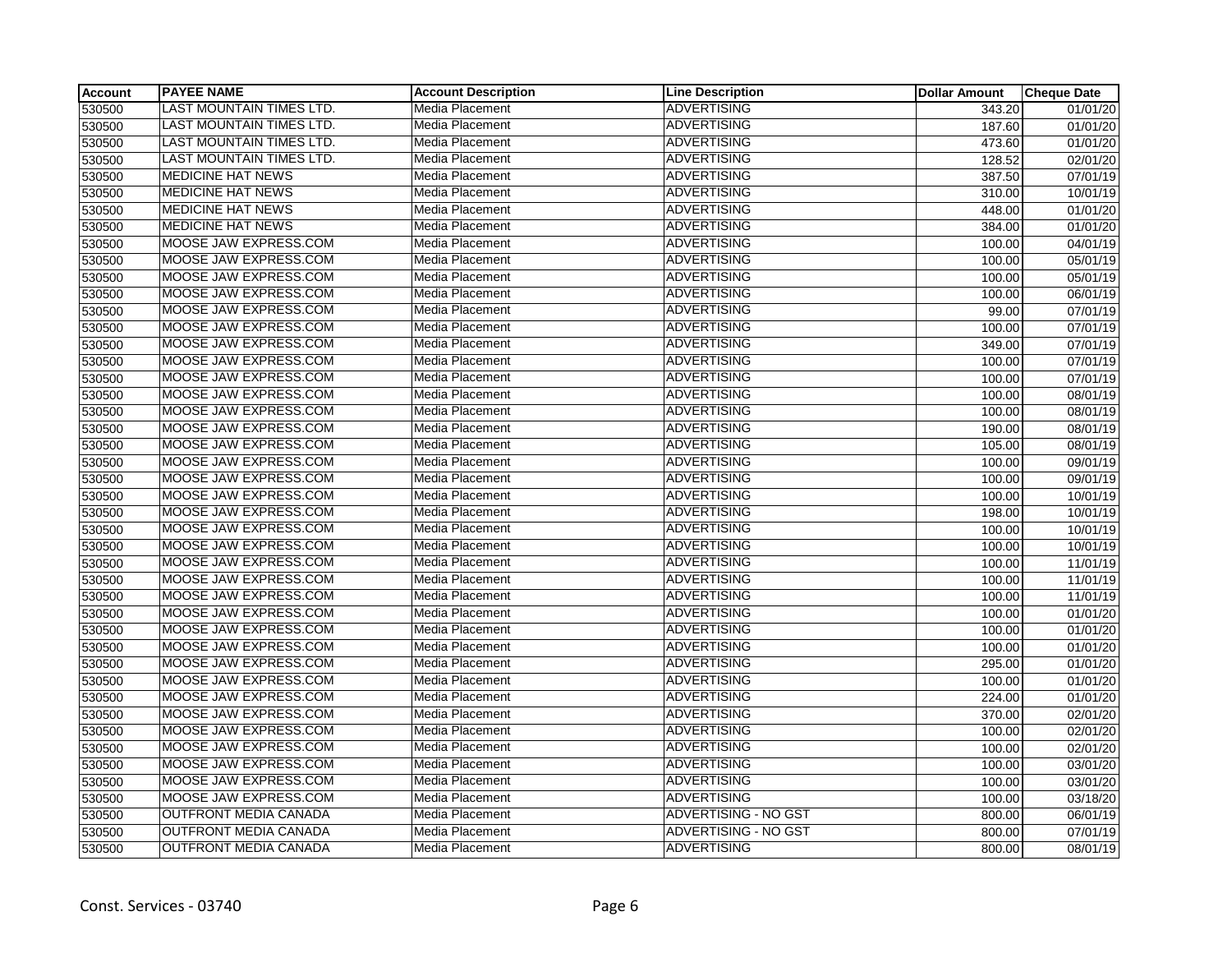| <b>Account</b> | <b>PAYEE NAME</b>                   | <b>Account Description</b>           | <b>Line Description</b>         | <b>Dollar Amount</b> | <b>Cheque Date</b> |
|----------------|-------------------------------------|--------------------------------------|---------------------------------|----------------------|--------------------|
| 530500         | <b>OUTFRONT MEDIA CANADA</b>        | <b>Media Placement</b>               | <b>ADVERTISING</b>              | 800.00               | 08/01/19           |
| 530500         | <b>OUTFRONT MEDIA CANADA</b>        | <b>Media Placement</b>               | <b>ADVERTISING</b>              | 800.00               | 10/01/19           |
| 530500         | <b>OUTFRONT MEDIA CANADA</b>        | <b>Media Placement</b>               | <b>ADVERTISING</b>              | 800.00               | 10/01/19           |
| 530500         | <b>OUTFRONT MEDIA CANADA</b>        | Media Placement                      | <b>ADVERTISING</b>              | 800.00               | 11/01/19           |
| 530500         | <b>OUTFRONT MEDIA CANADA</b>        | Media Placement                      | <b>ADVERTISING</b>              | 800.00               | 01/01/20           |
| 530500         | <b>OUTFRONT MEDIA CANADA</b>        | Media Placement                      | <b>ADVERTISING</b>              | 800.00               | 01/01/20           |
| 530500         | <b>OUTFRONT MEDIA CANADA</b>        | <b>Media Placement</b>               | ADVERTISING                     | 800.00               | 02/01/20           |
| 530500         | <b>OUTFRONT MEDIA CANADA</b>        | Media Placement                      | <b>ADVERTISING</b>              | 800.00               | 03/01/20           |
| 530500         | <b>OUTFRONT MEDIA CANADA</b>        | Media Placement                      | <b>ADVERTISING</b>              | 800.00               | 03/12/20           |
| 530500         | THE HERALD                          | <b>Media Placement</b>               | <b>ADVERTISING</b>              | 215.00               | 05/01/19           |
| 530500         | <b>THE HERALD</b>                   | Media Placement                      | ADVERTISING                     | 178.00               | 05/01/19           |
| 530500         | <b>THE HERALD</b>                   | <b>Media Placement</b>               | <b>ADVERTISING</b>              | 45.00                | 06/01/19           |
| 530500         | <b>THE HERALD</b>                   | Media Placement                      | <b>ADVERTISING</b>              | 180.00               | 06/01/19           |
| 530500         | THE HERALD                          | Media Placement                      | <b>ADVERTISING</b>              | 45.00                | 07/01/19           |
| 530500         | <b>THE HERALD</b>                   | Media Placement                      | <b>ADVERTISING</b>              | 215.00               | 07/01/19           |
| 530500         | <b>THE HERALD</b>                   | Media Placement                      | <b>ADVERTISING</b>              | 45.00                | 07/02/19           |
| 530500         | <b>THE HERALD</b>                   | Media Placement                      | <b>ADVERTISING</b>              | 45.00                | 08/01/19           |
| 530500         | THE HERALD                          | <b>Media Placement</b>               | <b>ADVERTISING</b>              | 200.00               | 10/01/19           |
| 530500         | THE HERALD                          | Media Placement                      | <b>ADVERTISING</b>              | 235.00               | 11/01/19           |
| 530500         | <b>THE HERALD</b>                   | Media Placement                      | <b>ADVERTISING</b>              | 200.00               | 11/01/19           |
| 530500         | <b>THE HERALD</b>                   | Media Placement                      | ADVERTISING                     | 125.00               | 11/05/19           |
| 530500         | THE HERALD                          | Media Placement                      | <b>ADVERTISING</b>              | 220.00               | 11/12/19           |
| 530500         | THE HERALD                          | <b>Media Placement</b>               | <b>ADVERTISING</b>              | 200.00               | 01/01/20           |
| 530500         | THE HERALD                          | Media Placement                      | <b>ADVERTISING</b>              | 78.00                | 01/01/20           |
| 530500         | THE HERALD                          | Media Placement                      | <b>ADVERTISING</b>              | 210.00               | 02/01/20           |
| 530500         | THE HERALD                          | <b>Media Placement</b>               | <b>ADVERTISING</b>              | 195.00               | 03/01/20           |
| 530500         | <b>THE HERALD</b>                   | Media Placement                      | ADVERTISING                     | 235.00               | 03/10/20           |
| 530500         | <b>THE HERALD</b>                   | Media Placement                      | ADVERTISING                     | 260.00               | 03/17/20           |
| 530500         | THE HERALD                          | <b>Media Placement</b>               | <b>ADVERTISING</b>              | 125.00               | 03/24/20           |
| 530500         | <b>WESTERN LITHO PRINTERS LTD.</b>  | Media Placement                      | <b>ADVERTISING</b>              | 806.06               | 07/01/19           |
| 530900         | RISE FREQUENCY GRAPHIC DESIGN       | <b>Promotional Items</b>             | <b>CHRISTMAS CARDS</b>          | 954.00               | 12/02/19           |
| 550100         | <b>GRAND VALLEY PRESS (MJ) LTD.</b> | <b>Printed Forms</b>                 | <b>BUSINESS CARDS</b>           | 50.88                | 03/04/20           |
| 550200         | <b>LAST MOUNTAIN TIMES LTD.</b>     | Books, Mags and Ref Materials        | SUBSCRIPTION, LYLE STEWART, MLA | 47.62                | 02/01/20           |
|                |                                     |                                      | SUBSCRIPTION-LUMSDEN-MORSE      |                      |                    |
| 550200         | <b>THE HERALD</b>                   | Books, Mags and Ref Materials        | <b>CONSTITUENCY</b>             | 27.00                | 07/01/19           |
| 555000         | <b>CORPORATE EXPRESS</b>            | <b>Other Material and Supplies</b>   | <b>OFFICE SUPPLIES</b>          | 158.98               | 08/01/19           |
| 555000         | <b>CORPORATE EXPRESS</b>            | <b>Other Material and Supplies</b>   | <b>OFFICE SUPPLIES</b>          | 98.77                | 08/01/19           |
| 555000         | <b>CORPORATE EXPRESS</b>            | Other Material and Supplies          | <b>OFFICE SUPPLIES</b>          | 127.27               | 02/01/20           |
| 555000         | <b>CAREFOOT, TERRY L</b>            | Other Material and Supplies          | <b>OFFICE SUPPLIES</b>          | 20.50                | 12/10/19           |
| 555000         | <b>PRAIRIE SPRING WATER</b>         | <b>Other Material and Supplies</b>   | <b>OFFICE SUPPLIES</b>          | 35.00                | 06/01/19           |
| 564300         | MOOSENET COMPUTER SERVICES          | Computer Hardware - Exp.             | WIRELESS KEYBOARD/MOUSE         | 62.54                | 08/01/19           |
| 565200         | <b>CORPORATE EXPRESS</b>            | Office Furniture and Equipment - Exp | <b>VACCUUM</b>                  | 304.34               | 02/01/20           |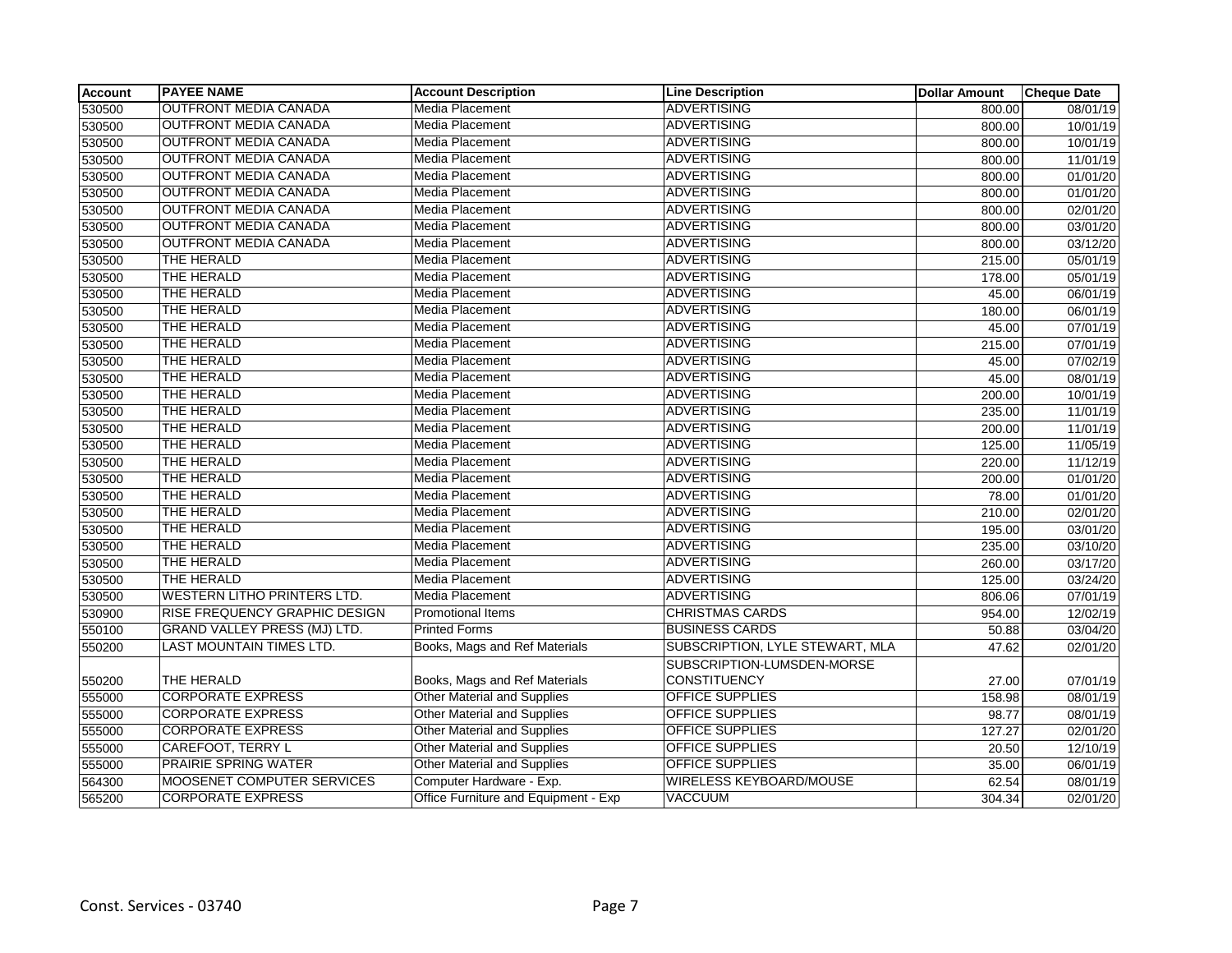

# **LEGISLATIVE ASSEMBLY OF SASKATCHEWAN MEMBERS' ACCOUNTABILITY AND DISCLOSURE REPORT For the fiscal year ending March 31, 2020**

#### **DIRECTIVE #6 - CONSTITUENCY ASSISTANT EXPENSES**

**2019-2020 TOTAL: \$57,989.55**

| <b>Account</b> | <b>Payee Name</b>        | <b>Account Description</b>       | <b>Dollar Amount</b> | <b>Cheque Date</b> |  |
|----------------|--------------------------|----------------------------------|----------------------|--------------------|--|
|                |                          |                                  |                      |                    |  |
| 513000         | <b>CAREFOOT, TERRY L</b> | Out-of-Scope Permanent           | 0.00                 | 04/03/19           |  |
| 513000         | <b>CAREFOOT, TERRY L</b> | Out-of-Scope Permanent           | 2,212.80             | 04/16/19           |  |
| 513000         | CAREFOOT, TERRY L        | Out-of-Scope Permanent           | 2,212.80             | 05/01/19           |  |
| 513000         | CAREFOOT, TERRY L        | Out-of-Scope Permanent           | 2,212.80             | 05/15/19           |  |
| 513000         | CAREFOOT, TERRY L        | Out-of-Scope Permanent           | 2,212.80             | 05/29/19           |  |
| 513000         | CAREFOOT, TERRY L        | Out-of-Scope Permanent           | 2,212.80             | 06/12/19           |  |
| 513000         | <b>CAREFOOT, TERRY L</b> | Out-of-Scope Permanent           | 2,212.80             | 06/26/19           |  |
| 513000         | <b>CAREFOOT, TERRY L</b> | Out-of-Scope Permanent           | 2,212.80             | 07/10/19           |  |
| 513000         | <b>CAREFOOT, TERRY L</b> | Out-of-Scope Permanent           | 2,212.80             | 07/24/19           |  |
| 513000         | CAREFOOT, TERRY L        | Out-of-Scope Permanent           | 2,212.80             | 08/07/19           |  |
| 513000         | <b>CAREFOOT, TERRY L</b> | Out-of-Scope Permanent           | 2,212.80             | 08/21/19           |  |
| 513000         | CAREFOOT, TERRY L        | Out-of-Scope Permanent           | 2,212.80             | 09/04/19           |  |
| 513000         | CAREFOOT, TERRY L        | Out-of-Scope Permanent           | 2,212.80             | 09/18/19           |  |
| 513000         | <b>CAREFOOT, TERRY L</b> | Out-of-Scope Permanent           | 2,212.80             | 10/02/19           |  |
| 513000         | <b>CAREFOOT, TERRY L</b> | Out-of-Scope Permanent           | 2,212.80             | 10/16/19           |  |
| 513000         | <b>CAREFOOT, TERRY L</b> | Out-of-Scope Permanent           | 2,212.80             | 11/01/19           |  |
| 513000         | <b>CAREFOOT, TERRY L</b> | Out-of-Scope Permanent           | 2,212.80             | 11/13/19           |  |
| 513000         | <b>CAREFOOT, TERRY L</b> | Out-of-Scope Permanent           | 2,212.80             | 11/27/19           |  |
| 513000         | CAREFOOT, TERRY L        | Out-of-Scope Permanent           | 2,212.80             | 12/11/19           |  |
| 513000         | CAREFOOT, TERRY L        | Out-of-Scope Permanent           | 2,212.80             | 12/24/19           |  |
| 513000         | <b>CAREFOOT, TERRY L</b> | Out-of-Scope Permanent           | 2,212.80             | 01/08/20           |  |
| 513000         | CAREFOOT, TERRY L        | Out-of-Scope Permanent           | 2,212.80             | 01/23/20           |  |
| 513000         | CAREFOOT, TERRY L        | Out-of-Scope Permanent           | 2,212.80             | 02/05/20           |  |
| 513000         | CAREFOOT, TERRY L        | Out-of-Scope Permanent           | 2,212.80             | 02/19/20           |  |
| 513000         | <b>CAREFOOT, TERRY L</b> | Out-of-Scope Permanent           | 2,212.80             | 03/04/20           |  |
| 513000         | <b>CAREFOOT, TERRY L</b> | Out-of-Scope Permanent           | 1,106.40             | 03/19/20           |  |
| 513000         | <b>CAREFOOT, TERRY L</b> | Out-of-Scope Permanent           | 2,212.80             | 04/01/20           |  |
| 513000         | <b>CAREFOOT, TERRY L</b> | Out-of-Scope Permanent           | 442.56               | 04/09/20           |  |
| 514000         | LEAMAN, BEVERLY          | Casual/Term                      | 1,106.58             | 06/26/19           |  |
| 514000         | LEAMAN, BEVERLY          | Casual/Term                      | 1,106.58             | 07/10/19           |  |
|                |                          | Change in Y/E Accrued Empl Leave |                      |                    |  |
| 519900         | None (Default)           | Entitlements                     | $-1,099.76$          | 04/24/19           |  |
|                |                          | Change in Y/E Accrued Empl Leave |                      |                    |  |
| 519900         | None (Default)           | Entitlements                     | 7.19                 | 04/14/20           |  |